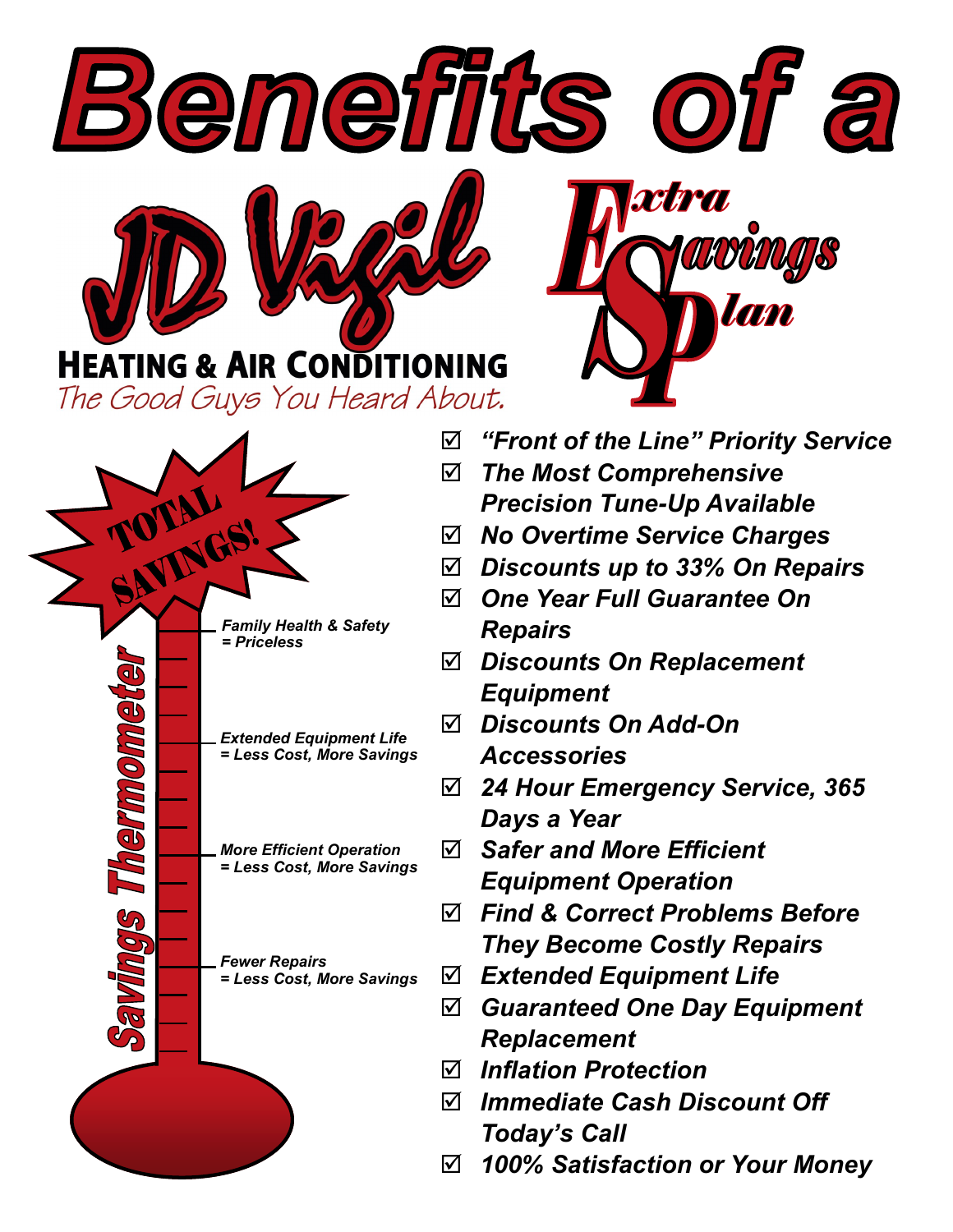### *1. "Front of the Line" Priority Service*

Simply stated, as an ESP customer, when you call in for an emergency service need, we come to you before we go to a non-ESP Customer, even if you call in after that customer is on the schedule.

### *2. The Most Comprehensive Precision Tune-Up Available*

At JD Vigil, we not only spend thousands of dollars and hundreds of hours each year training our technicians to be the best in the industry, but we are always looking for better ways to service the equipment in our customers' homes. It is through this training and research process that we learn the best ways to find potential problems as well as better ways to create efficiencies to save our customer's more money.

### *3. No Overtime Service Charges*

You will never have to pay an overtime service charge for as long as you remain a ESP Customer, no matter when you may need us. You will always only pay the regular discounted rate.

### *4. Discounts of 33% On Repairs*

As an ESP Customer, you will receive a 33% discount on repairs that may be needed to your comfort system.

### *5. One Year Full Guarantee On Repairs*

All repairs are guaranteed for one year. The "industry standard" is 30 to 60 days.

### *6. Discounts on Replacement Equipment*

When it is time to replace your equipment, as an ESP customer, you will be eligible for discounts on your new system.

### *7. Discounts on Accessories and System Add-On's*

When you decide to add accessories to your system to increase your comfort, efficiency, and/or health of your home, you will receive discounts on the items and services.

### *8. 24 Hour Emergency Service, 365 Days a Year*

We will always be there when you need us, period. And don't forget, you will never pay a higher rate when you need us after hours. That's our commitment to you our valued customer.

### *9. Safer and More Efficient Equipment Operation*

A gas furnace, if you think about it, is a controlled explosion in your home. You need to have it inspected annually to make sure it is safe for operation. That is why every manufacturer voids their warranty on new equipment if it is not maintained annually. Why take chances with your families safety? Gas leaks and carbon monoxide can become problems without showing signs until it's too late. And did you know that a 10% reduction in the air conditioner's charge can cost 33% more to operate? Without showing signs in its ability to properly cool your home? At JD Vigil, we take the safety and efficiency of your system very seriously.

### *10.Find & Correct Problems Before They Become Costly Repairs*

Our technicians are trained to understand *how* things work and not just *that* they work. With this understanding, they are able to identify problems before they become costly, inconvenient, repairs.

### *11.Extended Equipment Life*

The single biggest cause of premature failure is lack of maintenance. By having your equipment tuned-up annually, you should be able to expect your system to last long past the "average lifespan."

### *12.Guaranteed One Day Equipment Replacement*

Replacing the system in your home is a major undertaking and we understand that. And as a result, we are committed to finishing your system installation in one day.

### *13.Inflation Protection*

With rising gas prices, steel prices, etc., the cost of business keeps going up. And with the cost of business going up, it's only logical that our prices will need to go up too. By becoming an ESP customer, you are "locking" your tune-up price in for the term of the agreement, therefore saving yourself even more money!

### *14.Immediate Cash Discount Off Today's Call*

By taking advantage of this remarkable program today, you will be qualified to receive the discounted rate on the service and/or maintenance being performed on your system today!

### *15.100% Satisfaction or Your Money Back!*

If you are not satisfied with the savings and benefits of this program, we will refund your money to you. There is absolutely no risk!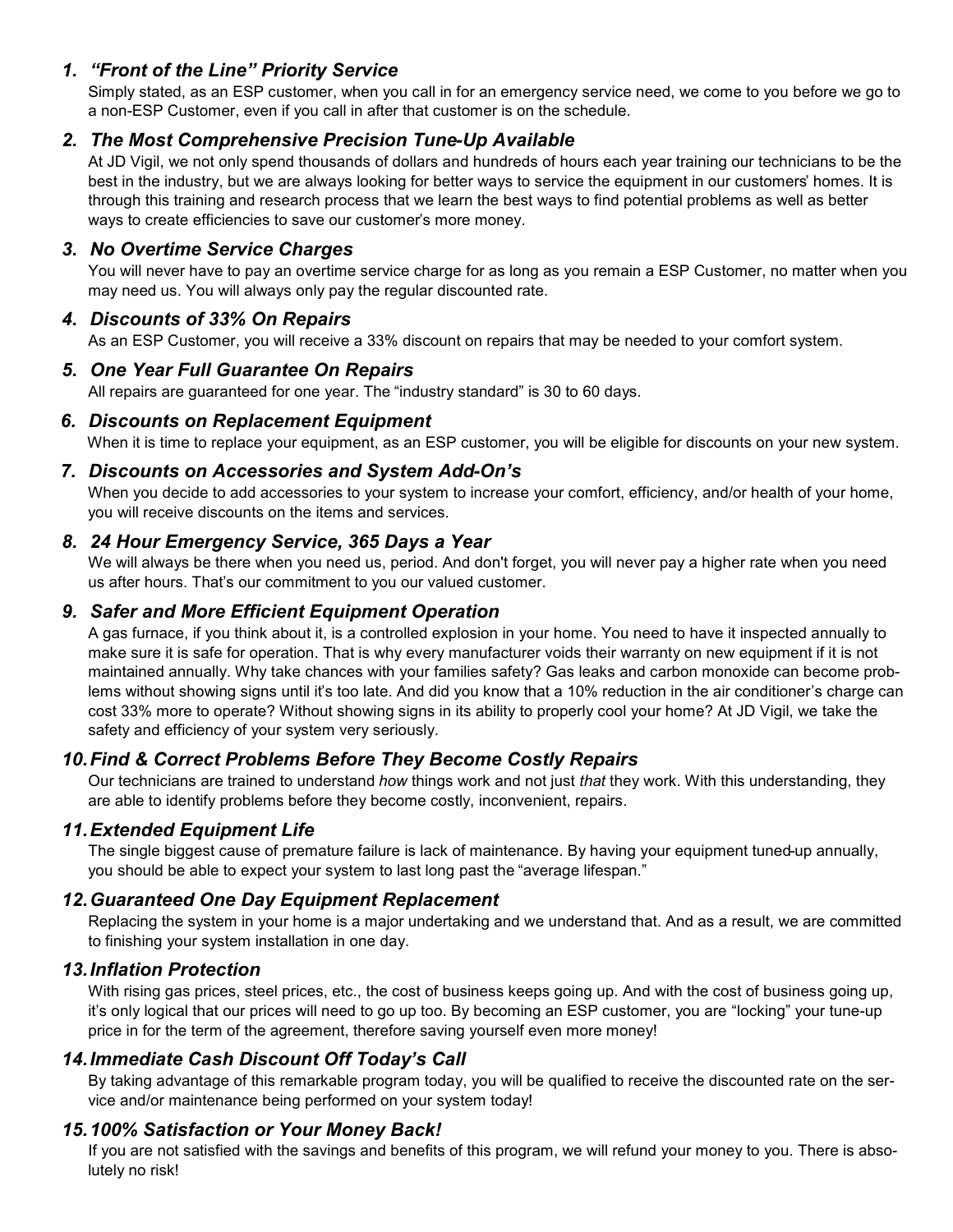

# **HEATING & AIR CONDITIONING**

The Good Guys You Heard About.



# **Bronze Package**

# What's Included:

- 2 Annual System Tune-Up's
- $\boxtimes$  Priority Scheduling
- Up To 33% Off System Repairs

# **Investment Options:**

- **Annual Payment: \$215**
- **Monthly Payment: \$20**



# What's Included:

- Everything in the Bronze Package, **PLUS:**
- $\overline{\mathbf{M}}$  No Service Trip Fee on Repairs
- 24/7 Emergency Service Coverage
- $\boxtimes$  \$500 Repair Coverage Per Incident, Up To \$1,000 Per Year **Investment Options:**

**Silver Package\*** 

- **Annual Payment: \$360**
- **Monthly Payment: \$32**





# What's Included:

 Everything in the Bronze & Silver Package, **PLUS:**  $\boxtimes$  \$500 Credit Towards a New System Replacement

### **Investment Options:**

- **Annual Payment: \$396**
- **Monthly Payment: \$35**